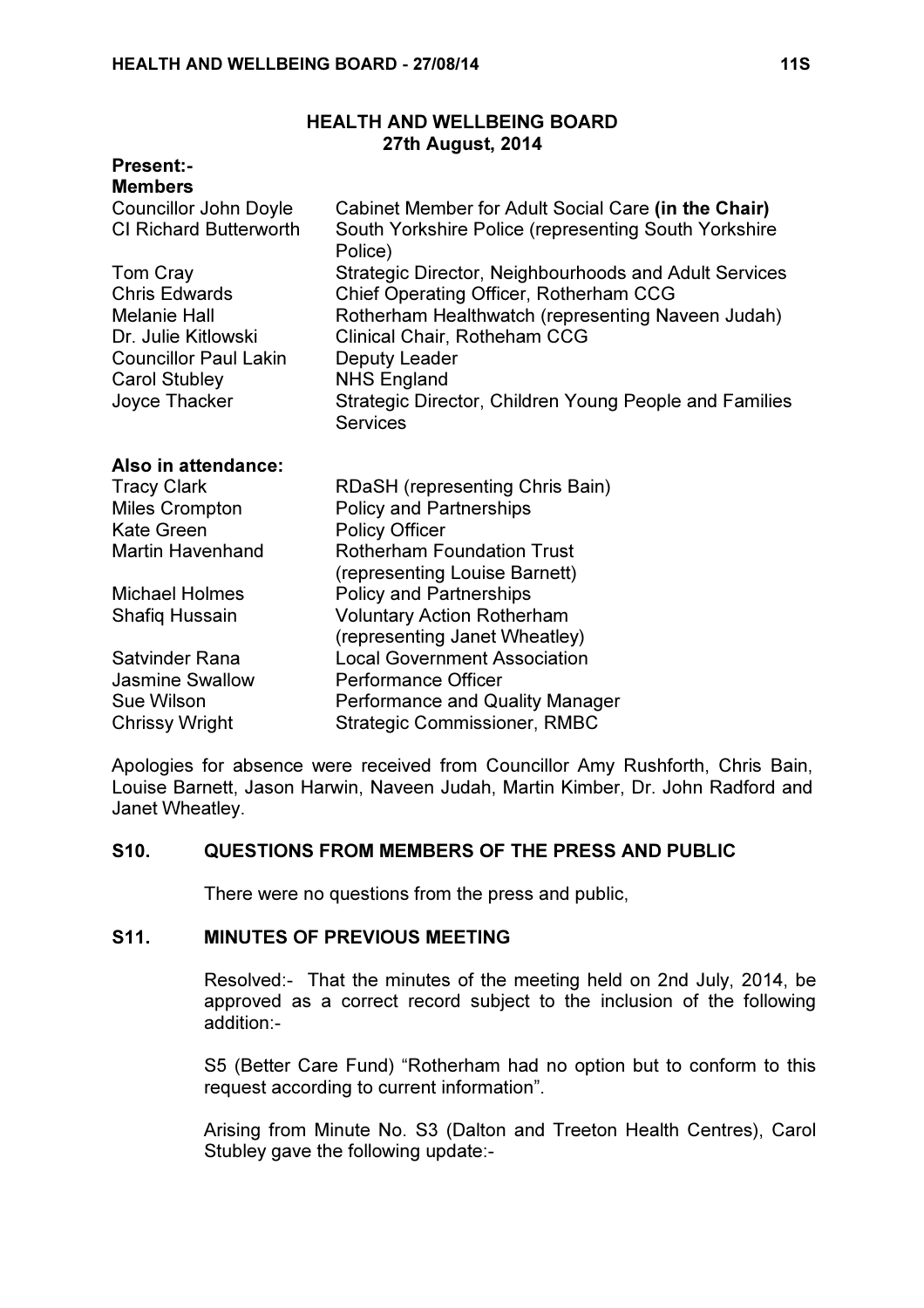The former NHS Rotherham Board had approved, in principle, the development of new medical centres at Dalton and Treeton with tender processes to commence subject to funding being available and reconfirmation by the Board.

With regard to the Dalton Health Centre, all the legal and lease agreements had been signed on 19<sup>th</sup> August and contractors would be on site to commence the build at the end of September, 2014 with an estimated build time of 9 months.

The timescale with regard to the Treeton Health Centre was less clear at the present time. The next stage was to start work on a detailed project plan and time frame. An update would be given to a future meeting.

Arising from Minute No. S8 (Vaccinations and Immunisations), Dr. Kitlowski reported that a meeting had taken place with all the partners with regard to vaccinations and immunisations in pregnant women for influenza and whooping cough. The plan was to hopefully to implement it from 2015. An action plan would be submitted to the next Board meeting.

## S12. INDEPENDENT INQUIRY INTO CHILD SEXUAL EXPLOITATION IN ROTHERHAM

 The Chairman referred to the recent publication of the above Inquiry report which had yet to be considered by the Council and partners.

He felt that the Board needed to be satisfied that the systems in place were as robust as possible and fit for purpose. Accordingly he proposed that all partners consider the report and report back to the Board.

Although it was the ultimate responsibility of the Rotherham Local Safeguarding Children Board there was the governance relationship between the 2 Boards. It was noted that the Safeguarding Board was to convene a special meeting to consider the report.

Resolved:- That the Chairman of the Rotherham Local Safeguarding Children Board be invited to a future meeting of this Board.

#### S13. COMMUNICATIONS

## Better Care Fund

The Board considered 2 letters that had been received from the Departments of Health and Communities and Local Government and the BCF Programme Director, both dated  $11<sup>th</sup>$  July, 2014, which gave a general update with regard to the funding and the new BCF Programme Team.

A further letter had since been received which gave much more detail and included the new updated guidance and deadlines for resubmitting plans.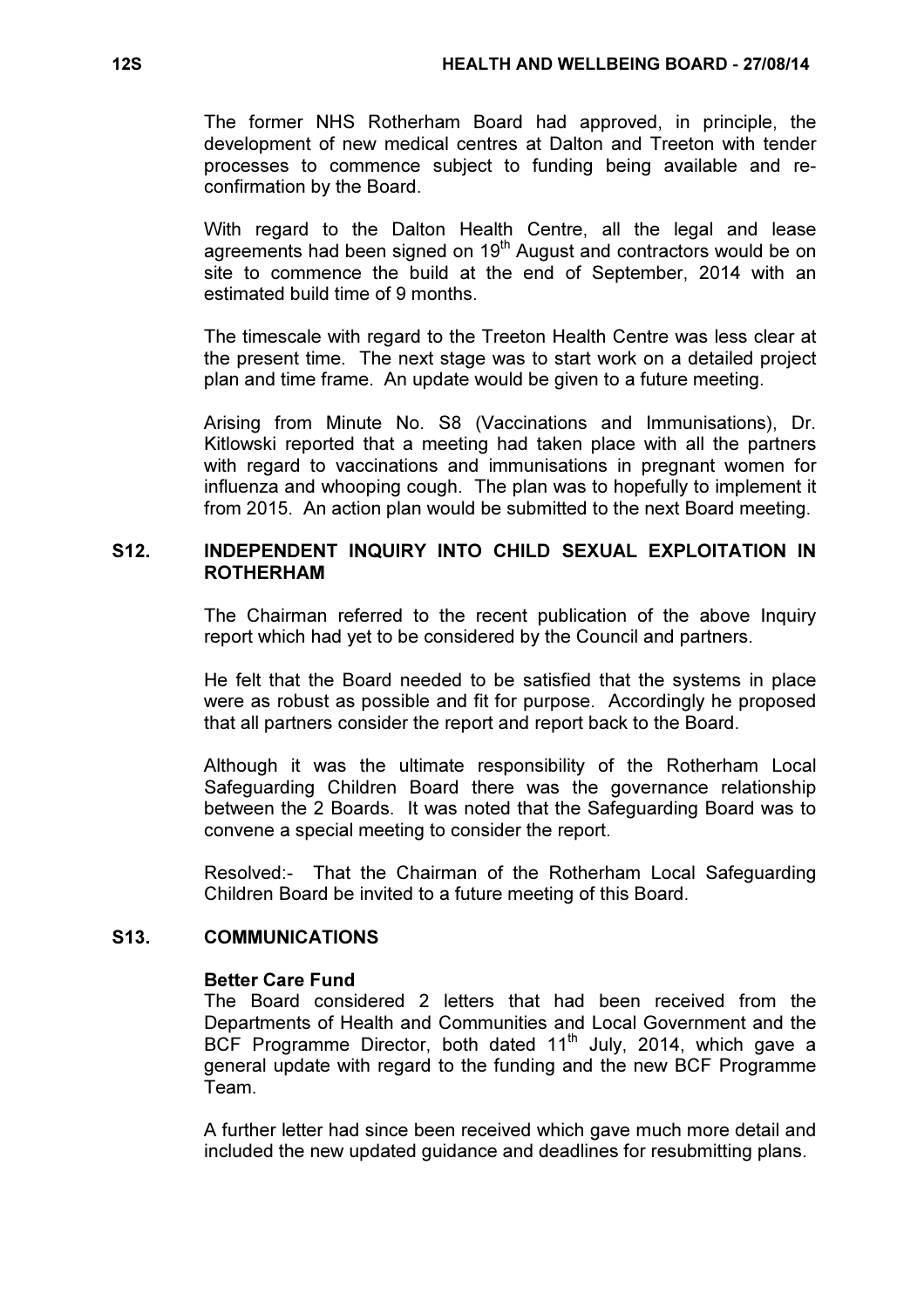#### S14. BETTER CARE FUND

 The Chairman reported that the latest letter received from NHS England dated  $25<sup>th</sup>$  July set out the changes to the Fund.

The most important change was that in relation to the previous £1bn Payment for Performance Framework which had now been revised so that the proportion linked to performance was dependent solely upon an area's scale of ambition in setting a planned level of reduction in total emergency admissions i.e. general and acute non-elective activity.

Nationally the assumption was that this would be in the region of a 3.5% reduction against the baseline detailed in the technical guidance. If this was achieved, it would equate to a national payment for performance pool of around £300M. The remaining £700M would be available upfront in 2015/16 to be invested in NHS commissioned out-of-hospital services. The detail would be subject to local agreement.

Although Rotherham had been selected as 1 of the fasttracked 15, it had been decided not to proceed due to the unknown/unquantified burden and the changes that were being made almost on a daily basis. The present scheme was significantly changed from what had originally been proposed.

The Fund had caused tensions between the Local Authority and CCG and it was important that lessons were learnt as a result. Locally there had been groundbreaking work around integration which the Fund had diverted the partners from and it was crucial that the partnership and direction of travel was not lost.

The submission now had to be submitted by  $19<sup>th</sup>$  September which was before the next scheduled Board meeting.

The CCG had reduced its non-elective admissions by 10% during the last 2 years; its ambition was to maintain the non-emergency admissions at the 2008/09 levels. This was part of the 5 year plan which they had widely consulted upon. NHS England would be looking for a 5.8% reduction but the CCG would strongly argue that they had already achieved the reduction and making the case of maintaining that reduction.

It was proposed that the Task Group be delegated authority to complete and submit the application by the September deadline.

Resolved:- That, subject to no significant changes being made, the Task Group be delegated the authority to complete the submission and submit to NHS England by the  $17<sup>th</sup>$  September, 2014, deadline.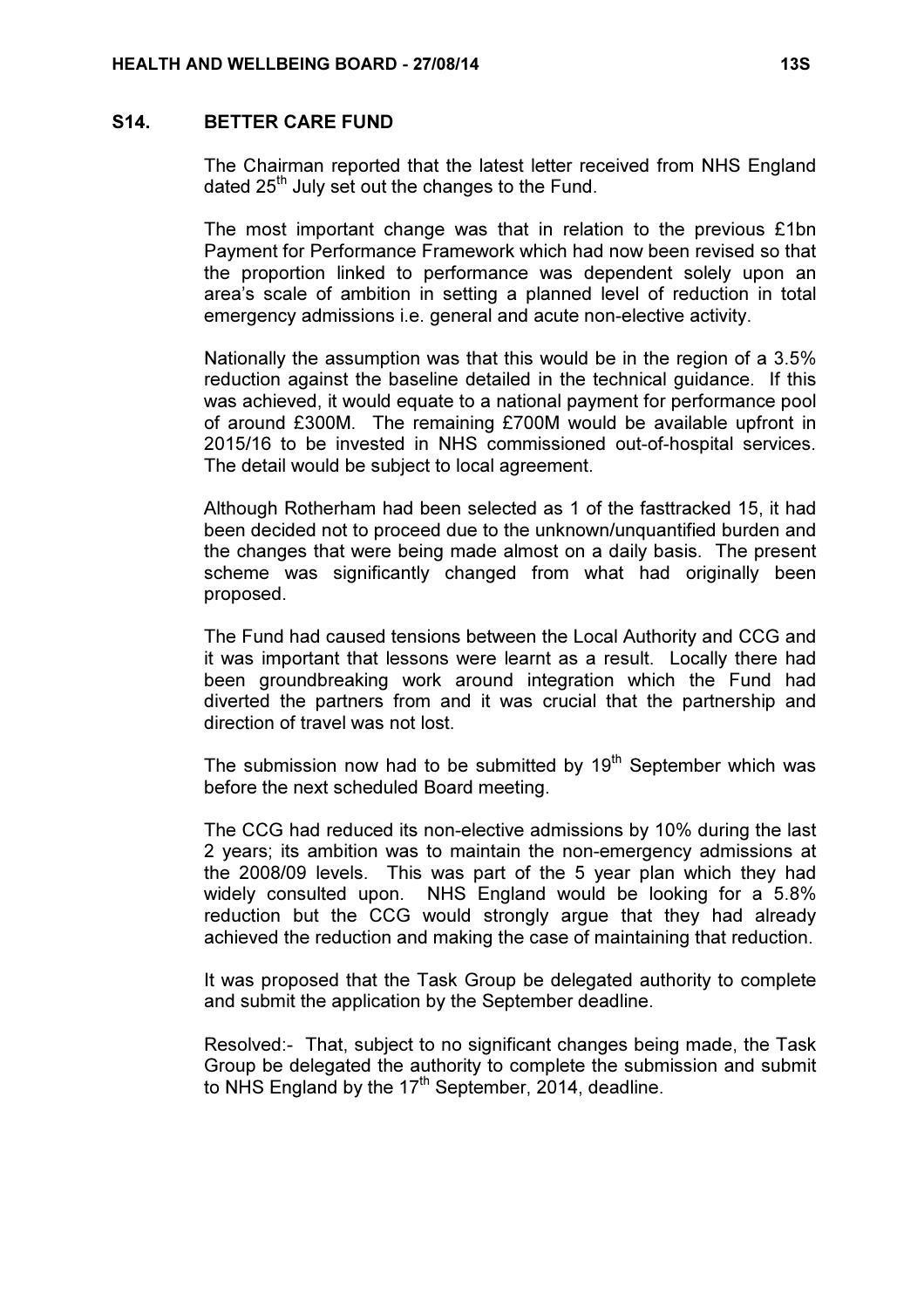### S15. HWB PEER CHALLENGE

 Satvinder Rana from the Local Government Association, reported that the Peer Challenge team would be on site from  $9<sup>th</sup>$ -12<sup>th</sup> September.

Background work had been undertaken with the questionnaires previously supplied to members analysed. Statistics had been collated and documentation reviewed by the team.

Once on site, discussions would be held with Board members/stakeholders in the health and wellbeing system to ascertain how things were going. There was a suite of core questions in addition to the direction supplied on the type of things the Board wanted the team to focus upon.

It must be remembered it was not an inspection. The team consisted of practitioners i.e. someone from health and wellbeing, a Chief Executive from a Council, Director of Public Health etc. each bringing their experiences and feeding back on what they saw.

After the 4 days the findings would be fed back. There would be a presentation on the Friday morning followed by a report in 2 weeks later. The Board would have the opportunity to comment upon the report and, once signed off, would be published.

The Chairman encouraged members to be open about their experiences within the Board. It was hoped the Peer Challenge would be a constructive and positive process and provide recommendations to continued development.

All Board members would be invited to the presentation on the 12<sup>th</sup> September and requested that responses be provided to the invitation.

Resolved:- That the report be noted.

# S16. JOINT STRATEGIC NEEDS ASSESSMENT

 Chrissy Wright, Strategic Commissioner, submitted a report on the progress made in updating the Joint Strategic Needs Assessment (JSNA).

The JSNA was reviewed and revised at the end of 2011, however, a further refresh was required to meet Government guidance and a new online version developed and agreed in February, 2014. The JSNA process was a co-ordinated and consistent approach to data and information that had been validated and was evidence based.

All those who had contributed to the 2013 JSNA refresh were asked to provide any changes or additions to the information previously provided. In most cases the changes so far had been minor and the key issues emerging remain as previously reported.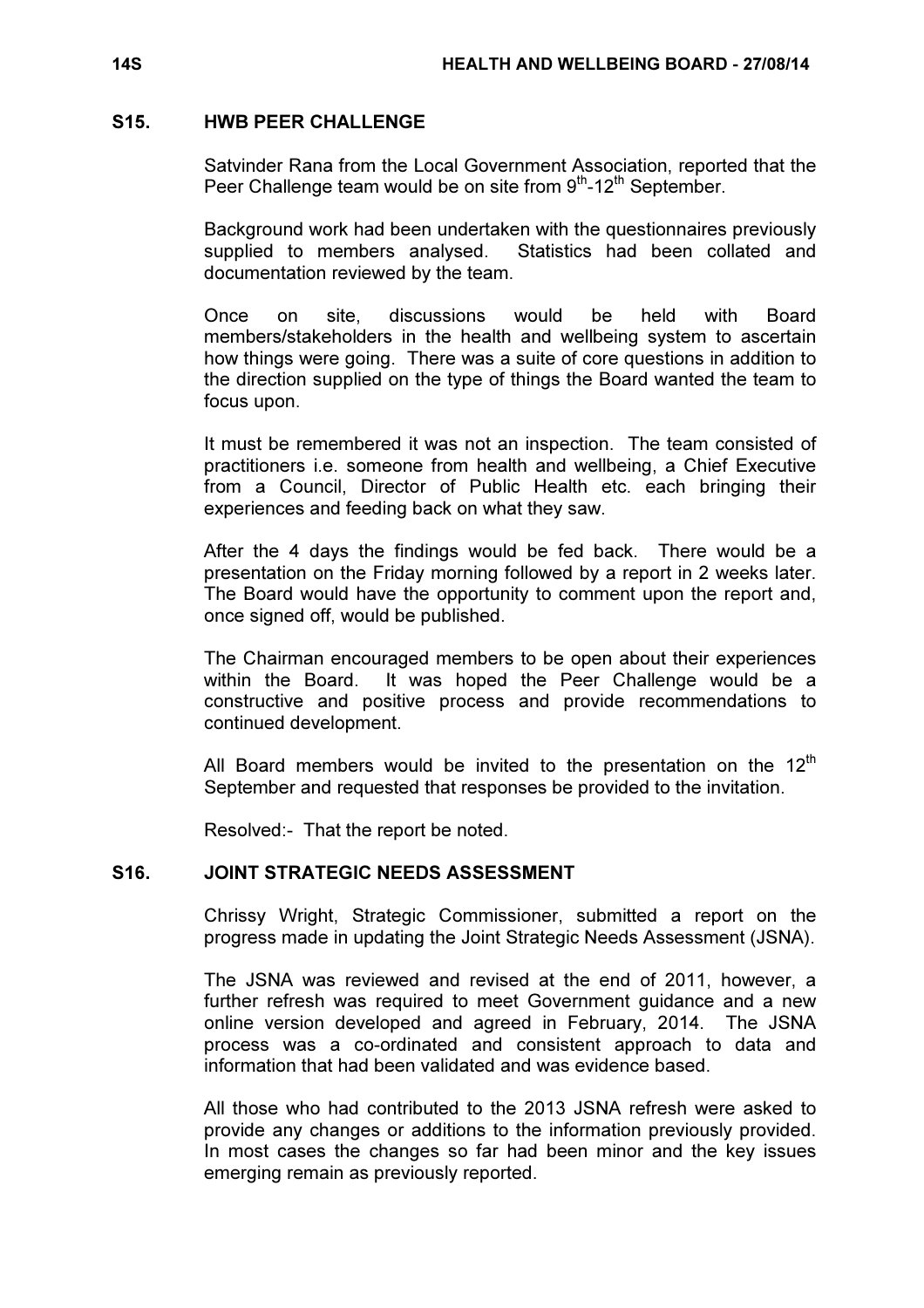Revised population projections now suggested that Rotherham would have 2,500 (1%) fewer residents by 2021 than previously projected. The reduction mainly affected people of working age whilst the expected numbers of older people aged 65+ and 75+ were slightly higher than previously projected. This illustrated the value of being able to update the JSNA so that new information could quickly be made available online.

A new requirement was for an Asset Register for the Borough such as physical community resources, leisure facilities and individual community resources. Compiling the Register had been a substantial piece of work but the information could be interrogated as required by the user to identify the resource sought. It was proposed that the Asset Register be used alongside the events and organisations information database on Connect to Support. The Register was in the process of being uploaded to the JSNA website.

Discussion ensued with the following comments made:-

- The document would become increasingly important particularly for commissioners as well as the move to more community-based services and integrated working
- Similarly the Asset Register for interested parties/communities linking into case management plans and single patient records so every locality knew exactly what resources each had in their community
- It was particularly important to understand what the voluntary sector had in place so it was essential it was refreshed on a regular basis. There were champions in each organisation whose responsibility it was to feed updated information through which would then feed into the Board 6 monthly updates
- − VAR had a directory of 600 organisations which spelt out which provided what services in each area
- − The JSNA featured in RDaSH's 5 year strategic plan of services
- − A meeting had been arranged to discuss how Healthwatch and the public could feed into the process
- RFT had found it extremely valuable when producing their 5 year strategy

Resolved:- (1) That the progress made in relation to the updating of the Joint Strategic Needs Assessment and the establishment of the Asset Register be noted.

(2) That further updates be submitted twice a year (September and March) and by exception if so required.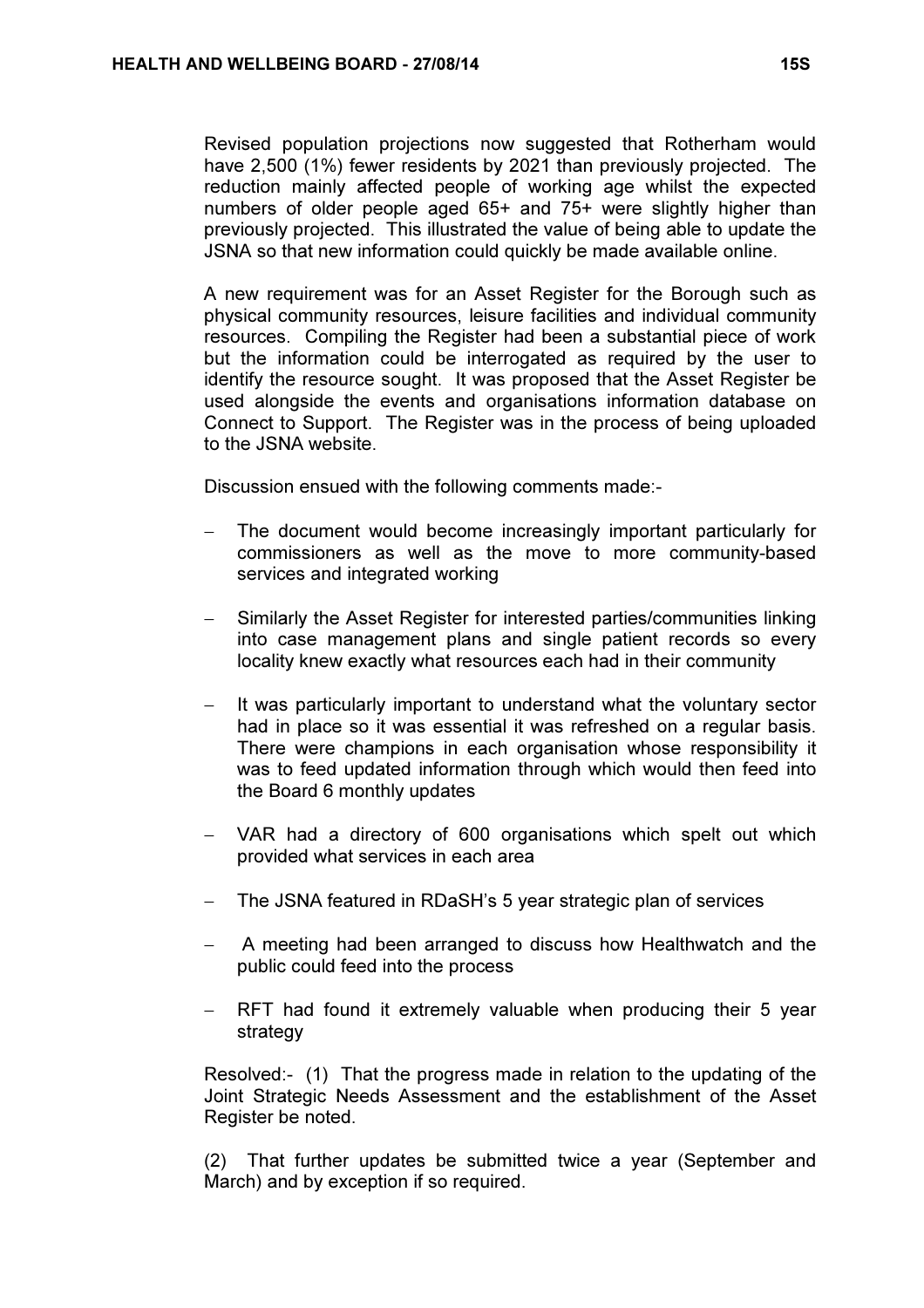### S17. COMMISSIONING PLANNING CYCLE

 Discussion ensued on the partners' commissioning cycles and the commitment made previously to share plans as soon as possible.

However, it was noted that all of the organisation's commissioning cycles were different. The CCG was about to start consultation with their GP members shortly with a view to getting draft plans out to stakeholders in November and formally to their Board in February, 2015.

It was suggested that by January, 2015, all organisations should have a draft commissioning plan.

Resolved:- That commissioning plans be submitted to the Board in January, 2015.

# S18. OPERATIONAL RESILIENCE IN 2014/15

 In accordance with Minute No. S4, Chris Edwards presented a report on Operational Resilience in 2014/15.

Following direction from NHS England, Rotherham CCG had set up a System Resilience Group which would build on the successful work in 2013/14 through the Urgent Care Working Group. The membership of the former Group had been widened to include a mental health provider (RDaSH).

The role of the Group was to inform and advise NHS England how it managed allocations on NHS waiting lists and System Resilience monies for Winter. It reported to NHS England and it was proposed that the minutes of the Group be circulated to the Board.

Discussion ensued on the Group with the following issues raised:-

- − It was not just a change of name but change of tenure for the Group
- − Need to ensure the representatives present had the delegated authority and, if unable to attend, the appropriate deputy attended
- Due to the short timescales that were normally associated with funding i.e. Winter pressures, decisions were needed within a few days not allowing representatives to take it back through their own governance structures
- Unrealistic tight timescales for important decision to be made for Winter Resilience Monies

Resolved:- That the minutes of the Group be circulated to enable Board members to gain an understanding of what was discussed at the meeting and, if required, a meeting be convened to discuss the matter further.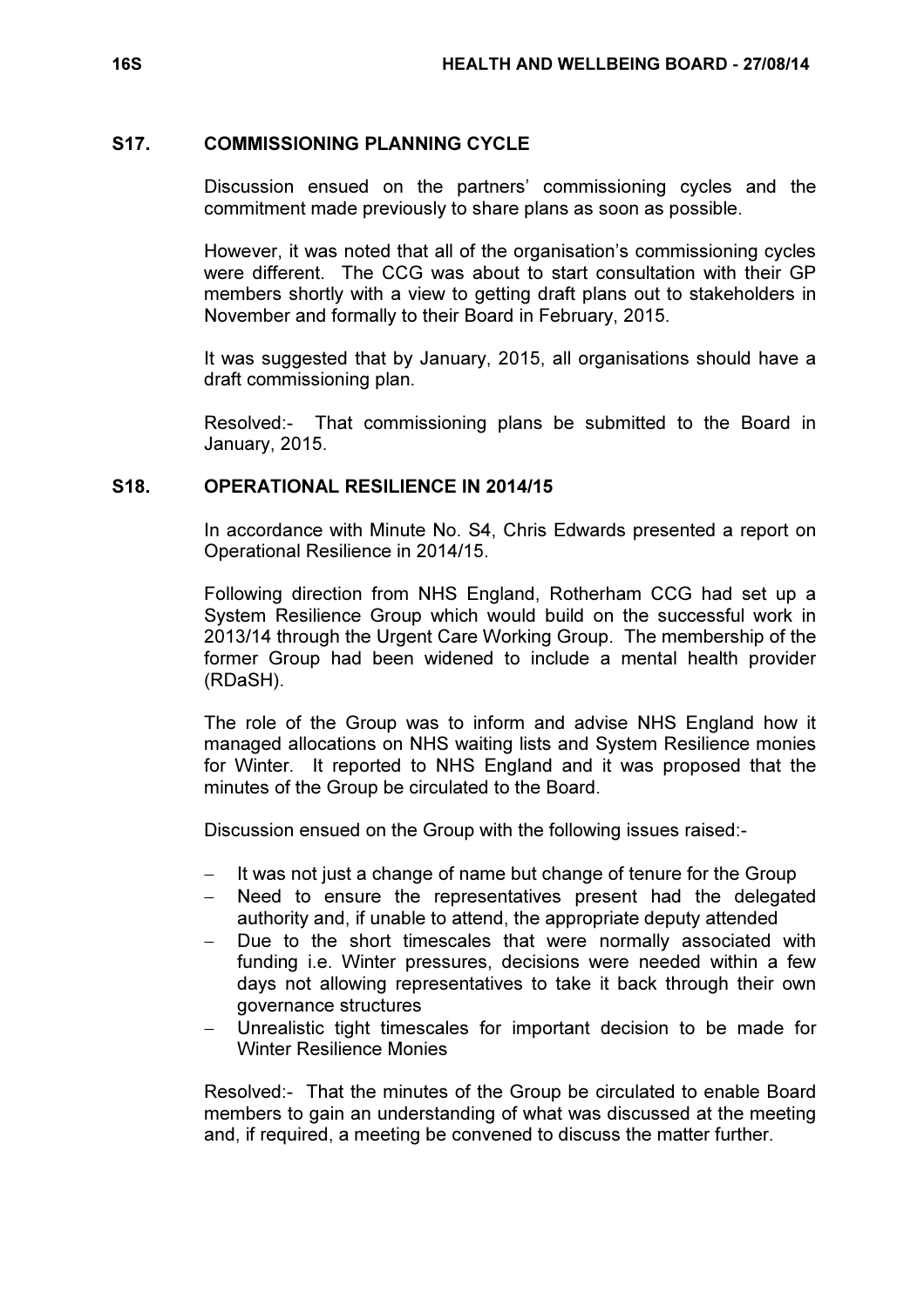## S19. CUSTOMER CHARTER (EXPECTATIONS AND ASPIRATIONS WORKSTREAM)

 Sue Wilson (Performance and Quality Manager) and Jasmine Swallow (Performance Officer) presented a report setting out an overview of the consultation process undertaken to develop the customer standards, suggestions for monitoring performance and future plans for launching and embedding with employees and customers.

Initial consultation to identify the top priorities had narrowed the 36 Service standards to 15 priorities which had been further consulted on at the 2013 Rotherham Show. This had identified the top 5 promises which were the most important to customers/potential customers when accessing services across the Partnership. These were:-

'Our Promises to you' Customer Charter:

- We will make it easy for you to find out what services are available
- We will aim to be flexible if you need to meet with us
- − We will actively listen to you and treat you with dignity and respect
- − We will be honest about what we can do to help you
- − We will ensure the services we provide are timely

It had also been suggested that a strapline within individual organisations' version of the Customer Charter be included.

The concept of the design of the Charter was that the jigsaw pieces fitted together to provide a partnership commitment to promising and delivering against standards for customer service. There was a clear indication of who the Health and Wellbeing partners were which was reflected in the prominence of the logo, use of colours and each organisation's logo within one jigsaw piece.

It was proposed that monitoring performance through annual satisfaction surveys be conducted at the Rotherham Show. It was anticipated that the baseline performance would be gained at the 2014 Show as part of a 'You told us…We have…' campaign. Monitoring activity would be co-ordinated through Performance and Quality at the Expectations and Aspirations Workstream Group with results reported to the Health and Wellbeing Board and communicated to the public.

A Communications and Marketing Plan was being developed to ensure the customer standards reached a wide audience, informing customers about the standards they should expect and demand when accessing services and providing consistent standards for employees to work to assuring the best customer service possible.

It was hoped that a formal launch would be held at the New York Stadium which would see the 'jigsaw' brought to life recreating the logo as an enlarged puzzle for the photo call.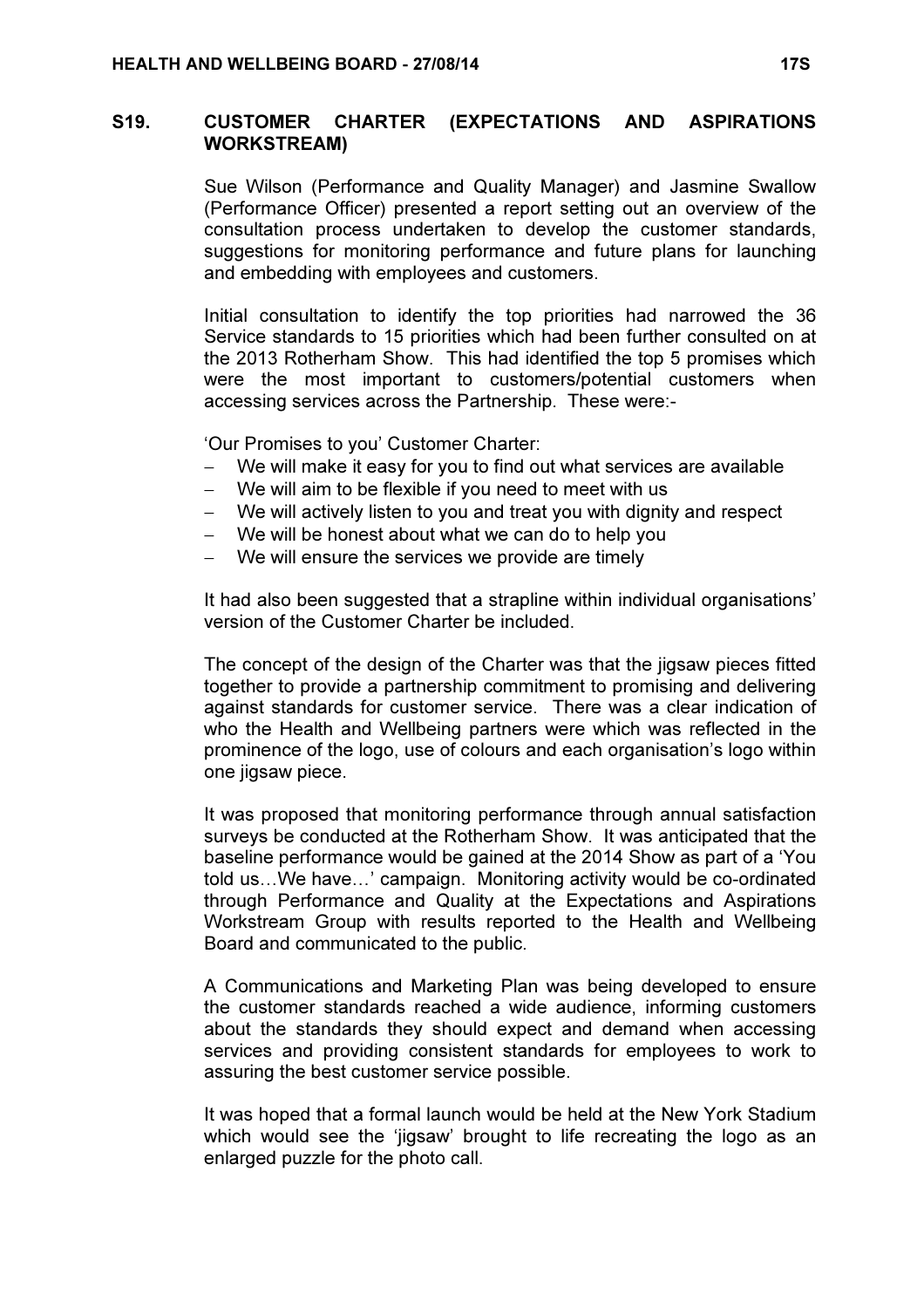There was also a further Priority 2 action within the work plan to develop generic customer care training. This would be a further opportunity to work in partnership to provide a co-ordinated approach to embed the single set of customer standards into working practices.

Each partner gave a brief report on their involvement in the workstream:-

- VAR involved in the development of the Charter as well as its member organisations in the development of the Standards. There was nothing contained within it they would not be able to aspire to. The VAR Board and a number of VCS networks had supported and endorsed it
- − SYP consulted/contributed as part of the process and very supportive in relation to the Standards. Unfortunately, it was a county-wide organisation of which Rotherham was an element but would initiate work with officers and staff in terms of the Standards. Feedback was already being received from Your Voice Counts but the Charter would be used as a template to get more feedback and engagement from the public on the services delivered and to what standard they were delivered to
- − RFT meeting held with Chief Executive and Communications and Marketing Manager. There had been issues with regard to the NHS Constitution but since then it had been agreed and understood that the Standards were very much complimentary and supplementary
- − RDaSH meeting held with representative of organisation and further work carried out during August. The Charter and Standards were similar to the organisation's set of values. It had not been through their governance process as yet
- − CCG some of the wording had been subtly changed to meet NHS guidance and would be used as a complimentary document
- − CYPS the Directorate had signed up to the Charter
- − Healthwatch had been part of the process and provided support at the Rotherham Show

Sue and Jasmine were thanked for their work in producing a fit for purpose and meaningful document.

Resolved:- (1) That the single set of customer Standards 'Our Promises to you' (Customer Charter) be approved and endorsed.

(2) That the partnership approach for monitoring performance, as set out in the report, be approved.